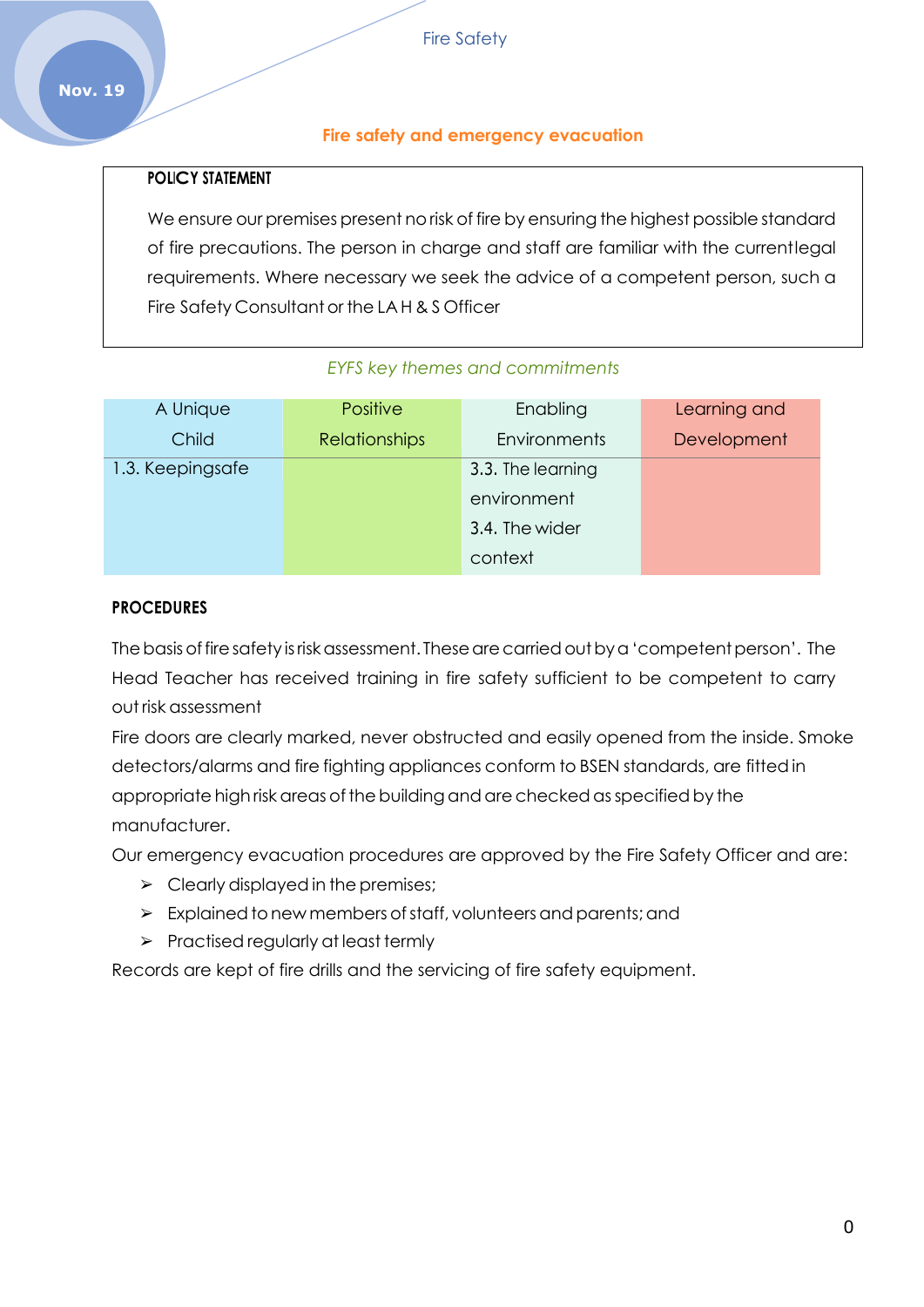### **Emergency evacuation procedure**

The evacuation procedure covers procedures for practice drills including:

- $\triangleright$  How children are familiar with the sound of the fire alarm.
- $\triangleright$  How the children staff and parents know where the fire exits are.
- $\triangleright$  How children are led from the building to the assembly point.
- $\triangleright$  How they will be accounted for and who by.
- $\triangleright$  How long it takes to get the children out safely.
- $\triangleright$  Who calls the emergency services and when in the event of a real fire.
- ➢ How parents are

contacted.

 $\triangleright$  The fire drill record

contains:

- $\triangleright$  Date and time of the drill.
- $\triangleright$  How long ittook.
- $\triangleright$  Whether there were any problems that delayed evacuation.
- ➢ Any further action taken to improve the drill procedure.

#### *Legal framework*

Regulatory Reform (Fire Safety) Order 2005 *[www.opsi.gov.uk/si/si2005/20051541.htm](http://www.opsi.gov.uk/si/si2005/20051541.htm)*

### *Further guidance*

Fire Safety Risk Assessment - Educational Premises (HMG 2006) *[www.communities.gov.uk/publications/fire/firesafetyrisk6](http://www.communities.gov.uk/publications/fire/firesafetyrisk6)*

What to do in emergency (detailed procedure) Any person discovering a fire must: Operate the nearest alarm Call the fire brigade dialling 999 a) Locations of fire alarms

| <b>Floor</b>   | Alarm nb | Location                                |
|----------------|----------|-----------------------------------------|
| Ground floor   |          | Next the kitchen door. Alarm bell.      |
| Basement floor |          | In the corridor, next to the stationery |
|                |          | cupboard. Call Point.                   |

#### Evacuation of the premises

b) On hearing the fire alarm

Pupils must calmly line up and exit the classroom after the order to evacuate is given by the teacher and according to the various evacuation routes planned Evacuation routes to be used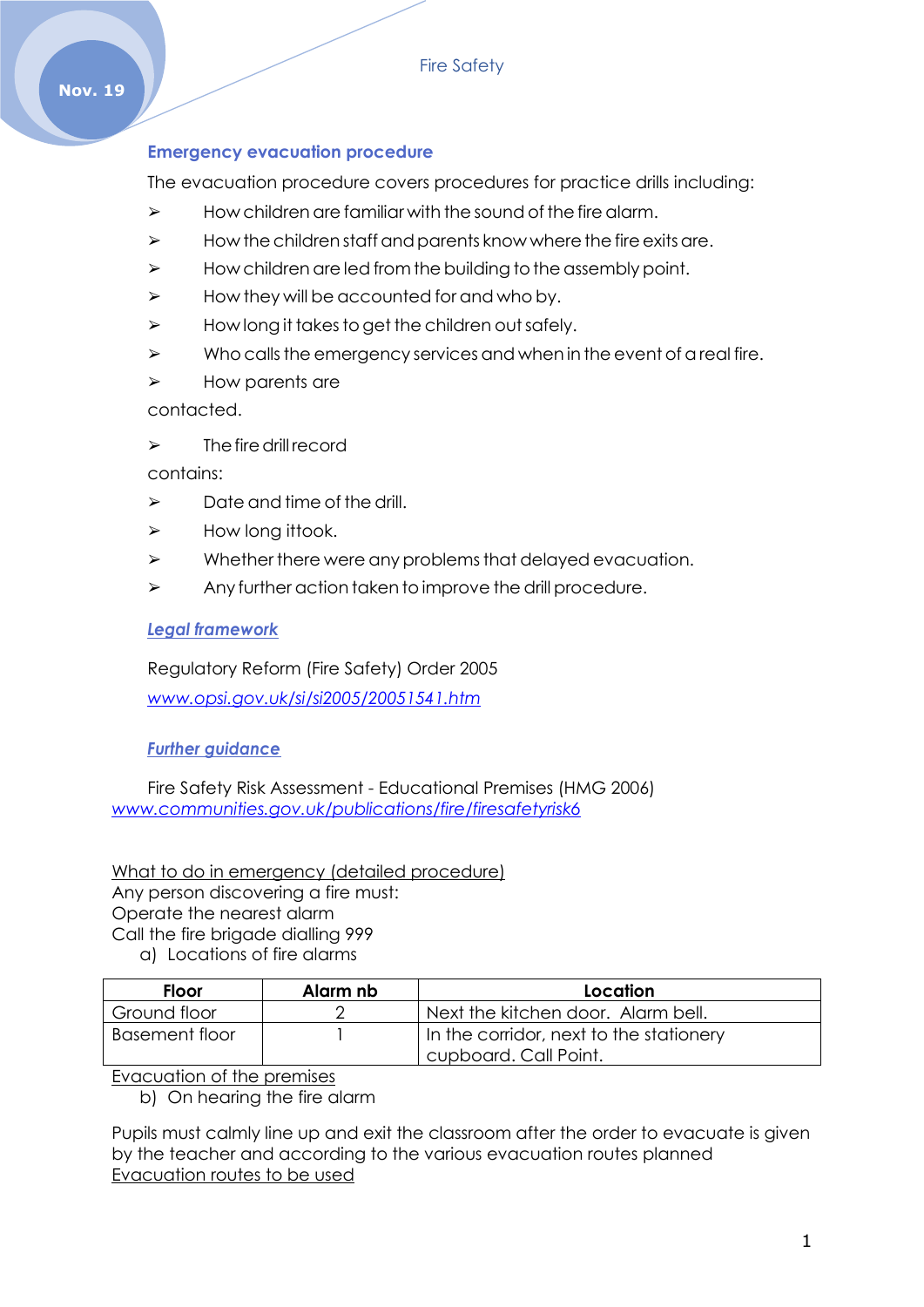| <b>Room</b>         | <b>Staircase</b>                | Fire exit  | <b>Instructions</b>                                       |
|---------------------|---------------------------------|------------|-----------------------------------------------------------|
| <b>GROUND FLOOR</b> |                                 |            | On hearing the fire alarm:                                |
| Office              | <b>NA</b>                       | Main Door  | Take the register and<br>$\bullet$                        |
| Dining-hall         | <b>NA</b>                       | Main Door  | at least one phone                                        |
| Kitchen             | <b>NA</b>                       | Main Door  | Line up the pupils                                        |
| Veranda             | <b>NA</b>                       | Main Door  | Direct them towards<br>$\bullet$                          |
|                     | <b>BASEMENT FLOOR</b>           |            | the closest<br>escape                                     |
| Corridor            | Staircase to<br>Front<br>Garden | Main Gate  | route<br>( i.e<br>charts<br>beside)<br>One adult walks in |
| Classroom 1         | Corridor                        | Door to    | the<br>front<br>to<br>open                                |
| Classroom 2         |                                 | street and | doors                                                     |
| Classroom 3         |                                 | school     | One adult walks last to                                   |
| Classroom 4         |                                 | gate       | check the premises                                        |
| Classroom 5         |                                 |            | (no one left behind)                                      |
| <b>Toilets</b>      |                                 |            | and to close all fire                                     |
|                     |                                 |            | doors                                                     |
|                     |                                 |            | At the assembly point,                                    |
|                     |                                 |            | check the register and                                    |
|                     |                                 |            | that all the members                                      |
|                     |                                 |            | of staff are present:                                     |
|                     |                                 |            | report to<br>the<br>fire                                  |
|                     |                                 |            | warden                                                    |
|                     |                                 |            | Wait<br>for<br>the<br>fire                                |
|                     |                                 |            | brigade                                                   |
|                     |                                 |            | Wait for the all clear to                                 |
|                     |                                 |            | re-enter the premises                                     |

The HT or AO must take the registers in the office; if they are not in the office, teachers must take the pupils register from the classrooms.

One teacher must walk in front of the line to open the doors.

Teacher must shut all fire doors on the evacuation route.

All the classes must calmly go downstairs.

**On the ground floor, adults open fire exit doors A, B, C and D**

**On each floor, the responsible fire marshall must make sure no one stayed behind (check every room: classrooms, toilets, staff toilets, kitchen and room, art room, library, school kitchen, dining-hall, garderie, office and close all fire doors)**

All classes must calmly go downstairs and meet at the assembly point (on the pavement opposite school, along the church).

All staff members must help discipline pupils but also reassure them to avoid panic issues.

The school fire warden (ie. HT) takes the plan of the school to give to the fire brigade.

Reminder

**Nov. 19**

Priority must be given to safeguarding people (no attempt to pick up belongings or doudous should be made).

Every time a new term starts, pupils and staff must be reminded the evacuation procedure.

A training fire drill will take place at least once, each term.

## **SAFETY INSTRUCTIONS**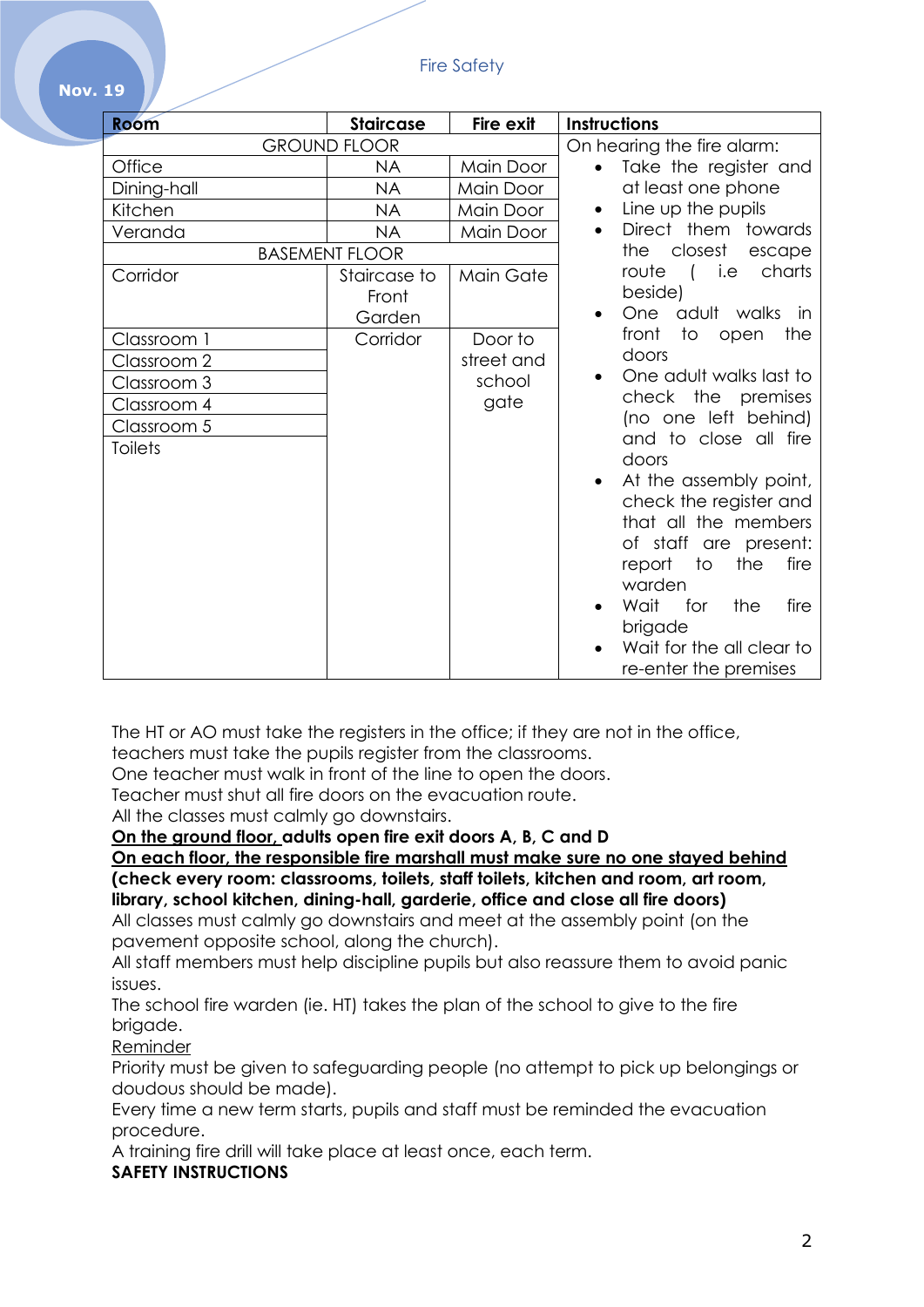#### **Nov. 19**

- Fire doors must be closed at all times
- Turn off any electrical appliances when not in use
- Only appliances which have been tested and approved are to be used (showing a PAT sticker).
- Do not keep inflammable materials in the classrooms (paper, cardboard, art materials…).
- Do not hang objects near heating sources.
- Do not obstruct the glass of fire doors.
- No use of halogen lamps, cooking devices or kettle in classrooms.
- Do not put anything on the heaters.
- Do not block fire exits, corridors or staircases.

| FIRE WARDEN DUTIES 2019/2020 |                        |  |
|------------------------------|------------------------|--|
| <b>Ground floor</b>          | <b>Helene Knupffer</b> |  |
| <b>Basement floor</b>        | <b>Helene Knupffer</b> |  |

*NB: Fire warden are the last to leave each floor in case of a drill making sure no one is left behind and all the fire doors are shut.*

# **WHAT TO DO IN CASE OF EMERGENCY**

# **Stay calm**

**Call 999** (emergency)

Give the following information:

- o Give one phone number (in case the phone landline is cut off, emergency services will be able to contact you)
- o Give the exact location of the incident with physical details
- o Give as many indications as possible on the incident (seriousness, type: fire, gas odour, accident…)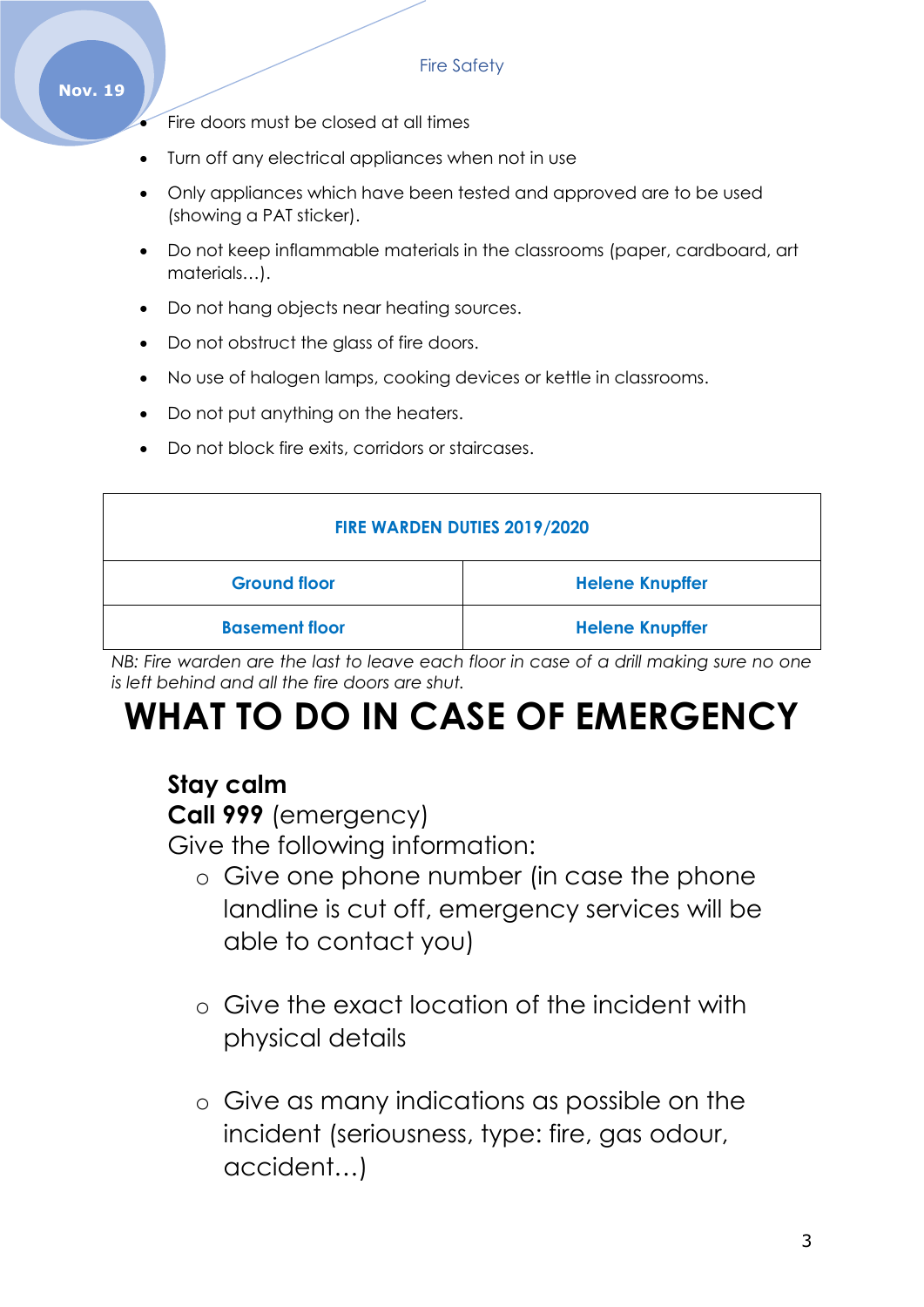- o Give the numbers and age of casualties (if possible, nature of injuries)
- o Go to a place of safety and wait for emergency services (pavement opposite the church)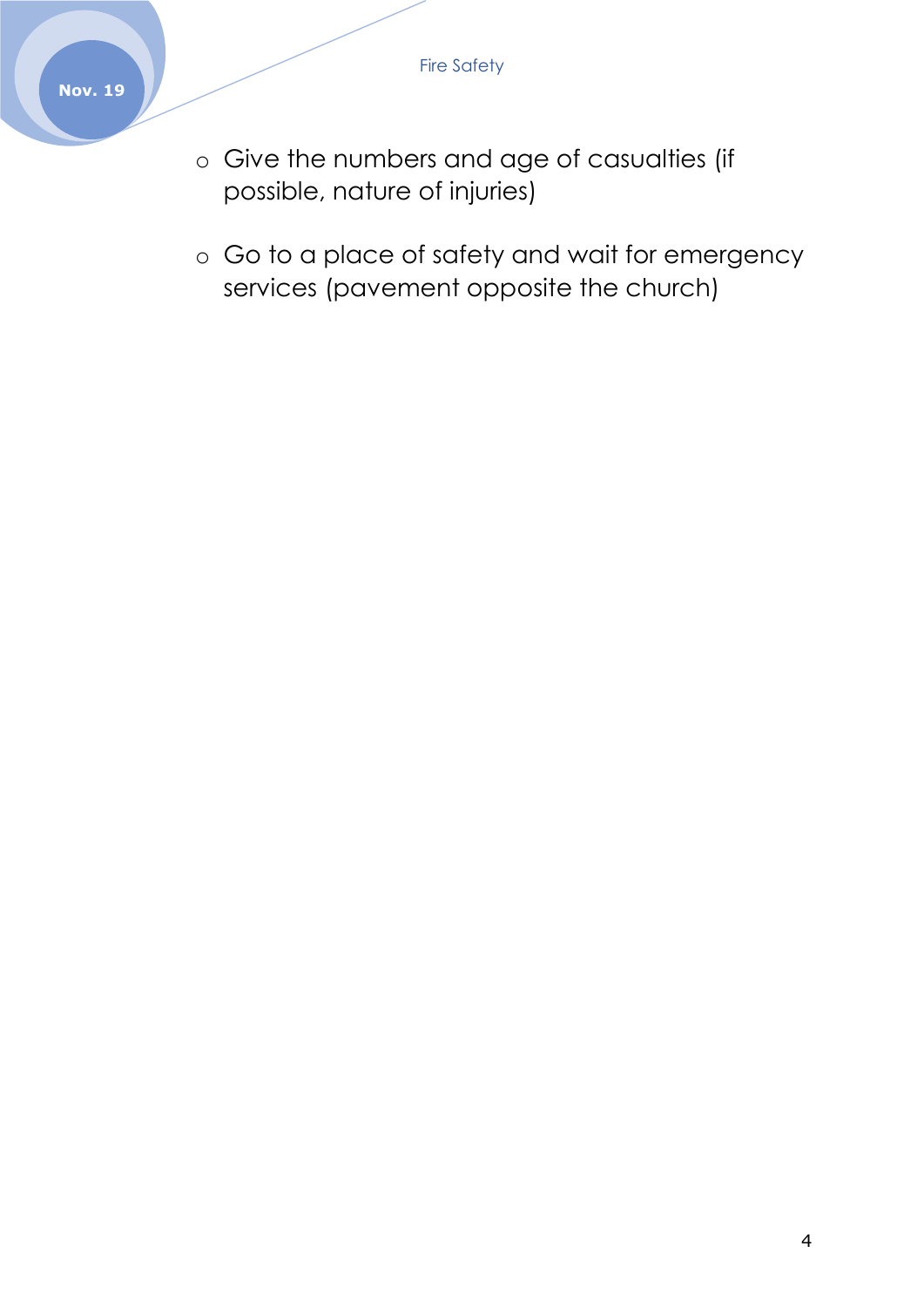Fire Safety

#### Appendix 1

# STEWART INTERNATIONAL<br>SCHOOL PETITE ECOLE BILINGUE b **Emergency Dial 999**

#### • **WHO TO CONTACT?**

- The parents, as soon as possible
- Saint Charles Hospital: 020 8969 2488
- Police Station: 020 7221 1212

#### • **GET QUALIFED HELP**

#### **First aider**

- **OG**: Helene, Lucile, Alice
- **All Staff members**
- In case of *minor injury*, remember to **tell the parents**  when the child is collected and to **fill in the accident book** and **parent form**
- The *first aid box* is located in the **corridor outside CE1 & Class No. 1**
- Fill in *accident and emergency book* when back at OG
- The *children medical information* are in theirs files, in the office at OG